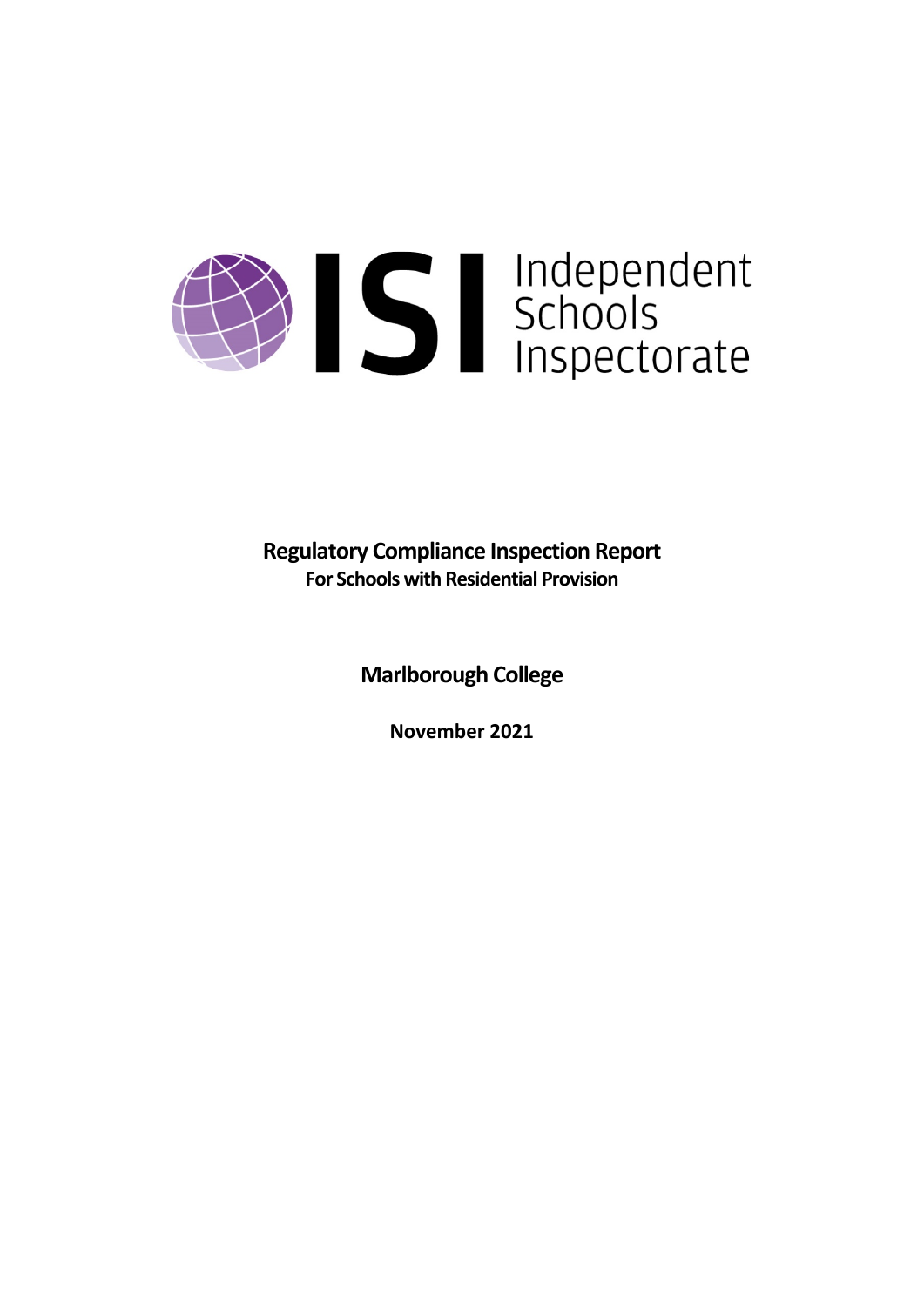# **Contents**

| <b>School's Details</b> |                                                                      |   |
|-------------------------|----------------------------------------------------------------------|---|
| 1.                      | <b>Background Information</b>                                        | 4 |
|                         | <b>About the school</b>                                              | 4 |
|                         | What the school seeks to do                                          | 4 |
|                         | About the pupils                                                     | 4 |
| 2.                      | <b>Regulatory Compliance Inspection</b>                              | 5 |
|                         | <b>Preface</b>                                                       | 5 |
|                         | <b>Key findings</b>                                                  | 6 |
|                         | PART 1 - Quality of education provided                               | 6 |
|                         | PART 2 - Spiritual, moral, social and cultural development of pupils | 6 |
|                         | PART 3 - Welfare, health and safety of pupils                        | 6 |
|                         | PART 4 - Suitability of staff, supply staff, and proprietors         | 7 |
|                         | PART 5 - Premises of and accommodation at schools                    | 7 |
|                         | <b>PART 6 - Provision of information</b>                             | 8 |
|                         | PART 7 - Manner in which complaints are handled                      | 8 |
|                         | PART 8 - Quality of leadership in and management of schools          | 8 |
| 3.                      | <b>Inspection Evidence</b>                                           | 9 |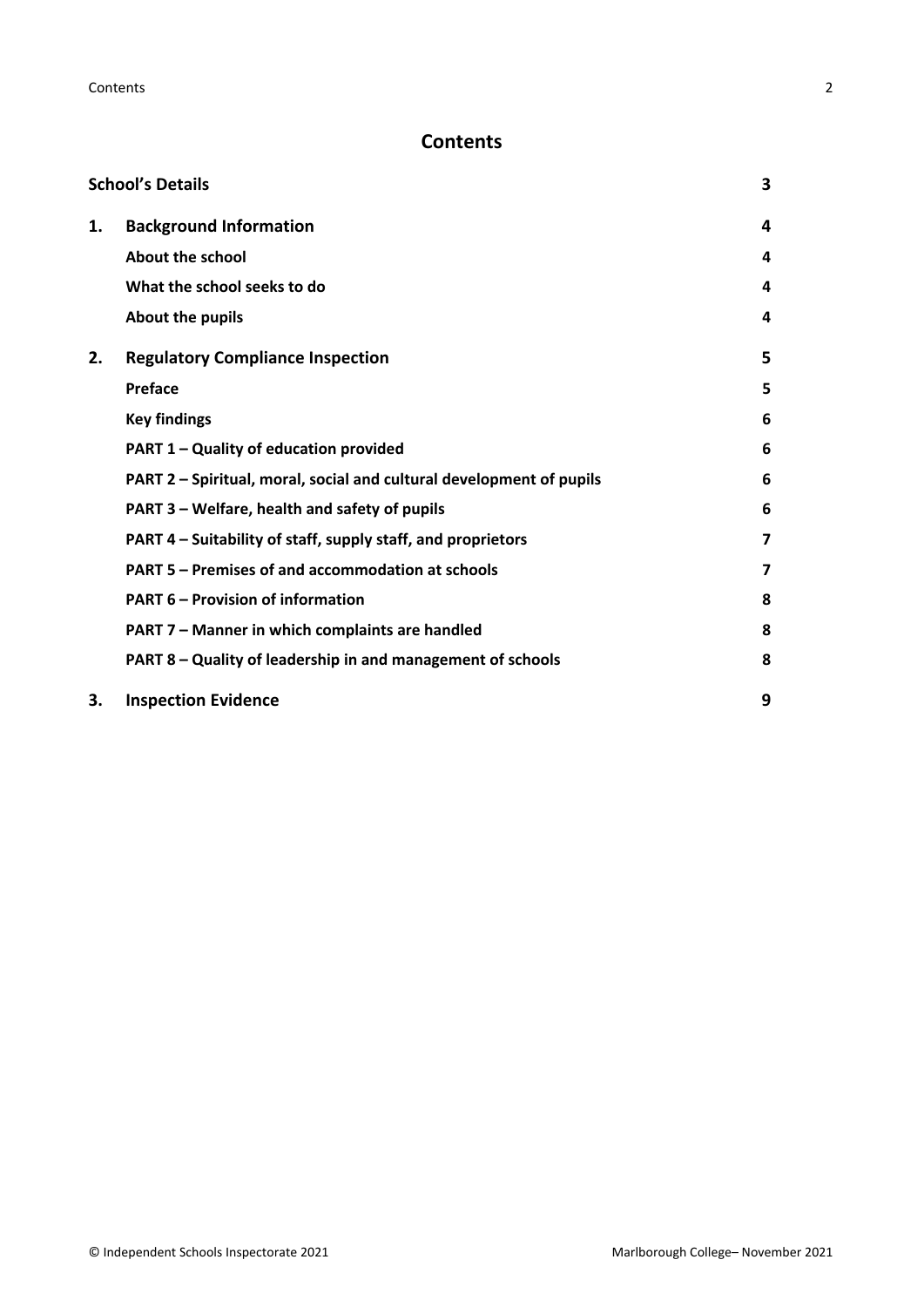| <b>School</b>                    | Marlborough College                                        |     |  |
|----------------------------------|------------------------------------------------------------|-----|--|
| <b>DfE</b> number                | 865/6013                                                   |     |  |
| <b>Registered charity number</b> | 309486                                                     |     |  |
| <b>Address</b>                   | Marlborough College<br>Marlborough<br>Wiltshire<br>SN8 1PA |     |  |
| <b>Telephone number</b>          | 01672 892400                                               |     |  |
| <b>Email address</b>             | enquiries@marlboroughcollege.org                           |     |  |
| <b>Master</b>                    | Mrs Louise Moelwyn-Hughes                                  |     |  |
| <b>Chair of governors</b>        | Mr Giles Henderson                                         |     |  |
| Age range                        | 12 to 18                                                   |     |  |
| Number of pupils on roll         | 1011                                                       |     |  |
|                                  | <b>Sixth Form</b><br>Seniors 572                           | 439 |  |
| <b>Inspection dates</b>          | 10 to 12 November 2021                                     |     |  |

# <span id="page-2-0"></span>**School's Details**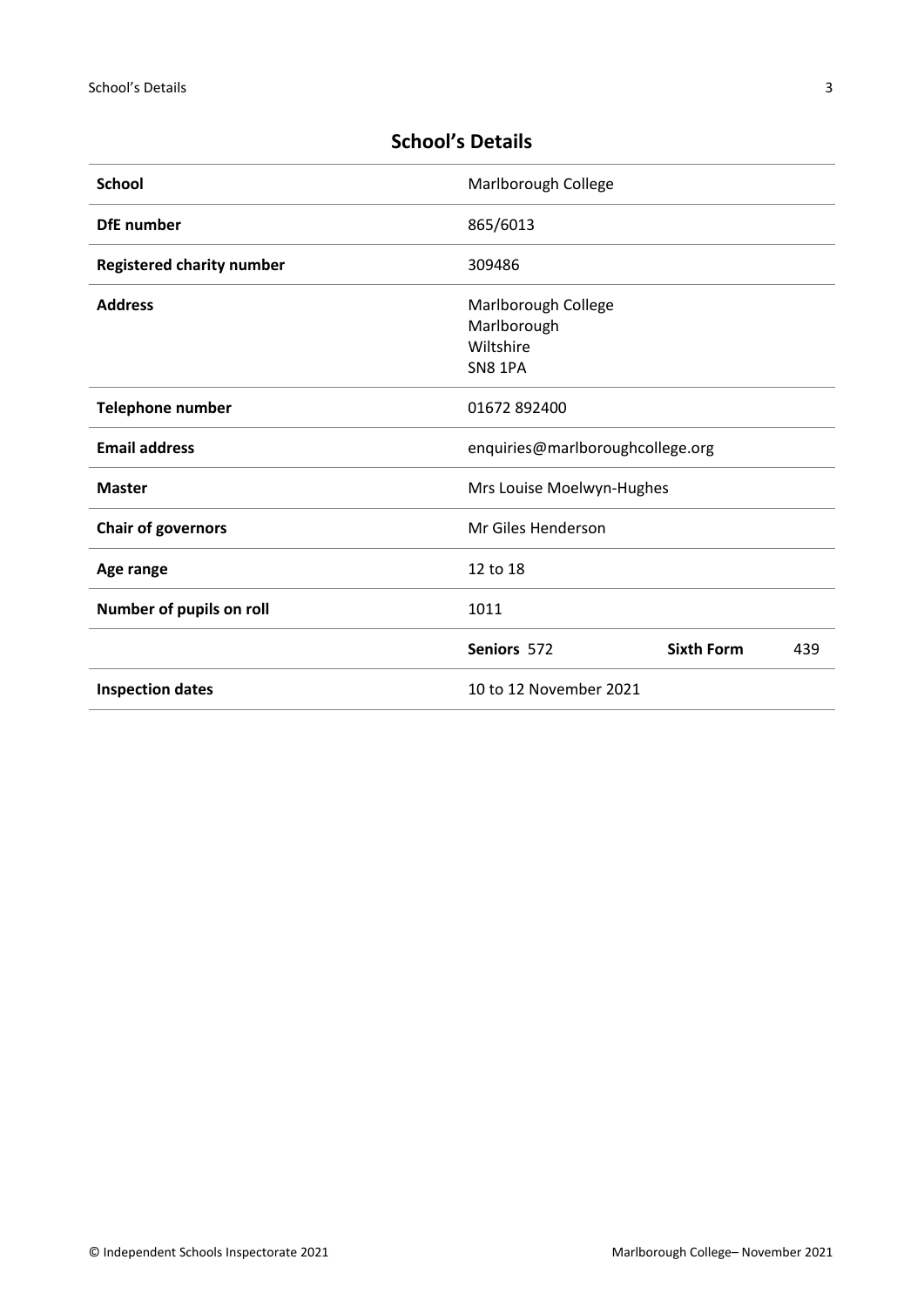## <span id="page-3-0"></span>**1. Background Information**

#### <span id="page-3-1"></span>**About the school**

- 1.1 Marlborough College is an independent co-educationalschool. All pupils are boarders, accommodated in sixteen boarding houses. Founded in 1834, the school is now an educational charity governed by its trustees who are known as the Council.
- 1.2 Since the previous inspection, a new boarding house has opened and the senior leadership team has been restructured.
- 1.3 During the period March to August 2020, the whole school was closed.
- 1.4 During this period of closure the school provided remote learning materials for all pupils.
- 1.5 In the interests of infection control during the COVID-19 (coronavirus) pandemic, inspection evidence was gathered partly remotely and partly on-site to reduce contact within the school setting.
- 1.6 In line with the direction given by the Department for Education (DfE) at the time, no evaluation has been made of the nature or effectiveness of any provision made during the period March to August 2020, including its impact on pupils' learning, achievement or personal development. Any concerns relating to pupils' welfare during this period which directly relate to measures implemented by the school have been considered.
- 1.7 During the lockdown period of January to March 2021, all pupils other than vulnerable pupils or the children of key workers received remote learning provision at home. Overseas boarders that did not return home received learning at the home of their guardians.
- 1.8 In 2020 and 2021, public examinations were not held. For pupils who would have been expected to take these examinations, centre-assessed grades were awarded in 2020 and teacher-assessed grades were awarded in 2021.

#### <span id="page-3-2"></span>**What the school seeks to do**

1.9 The school aims to produce well-rounded individuals who are academically ambitious, open-minded, adaptable, with a strong sense of responsibility for their community and the wider world, and who value diversity of all kinds.

#### <span id="page-3-3"></span>**About the pupils**

1.10 Pupils come from a range of backgrounds from families living mainly in the south of England. National standardised data provided by the school indicate that the ability profile of the pupils in the school is average. The school has identified 140 pupils as having special educational needs and/or disabilities (SEND), which include dyslexia and dyspraxia, of whom 71 receive specialist support. No pupil has an education, health and care (EHC) plan. Eleven pupils who speak English as an additional language (EAL) receive help with their English language skills. Data used by the school have identified 91 pupils as being the most able in the school's population, and the curriculum is modified for them.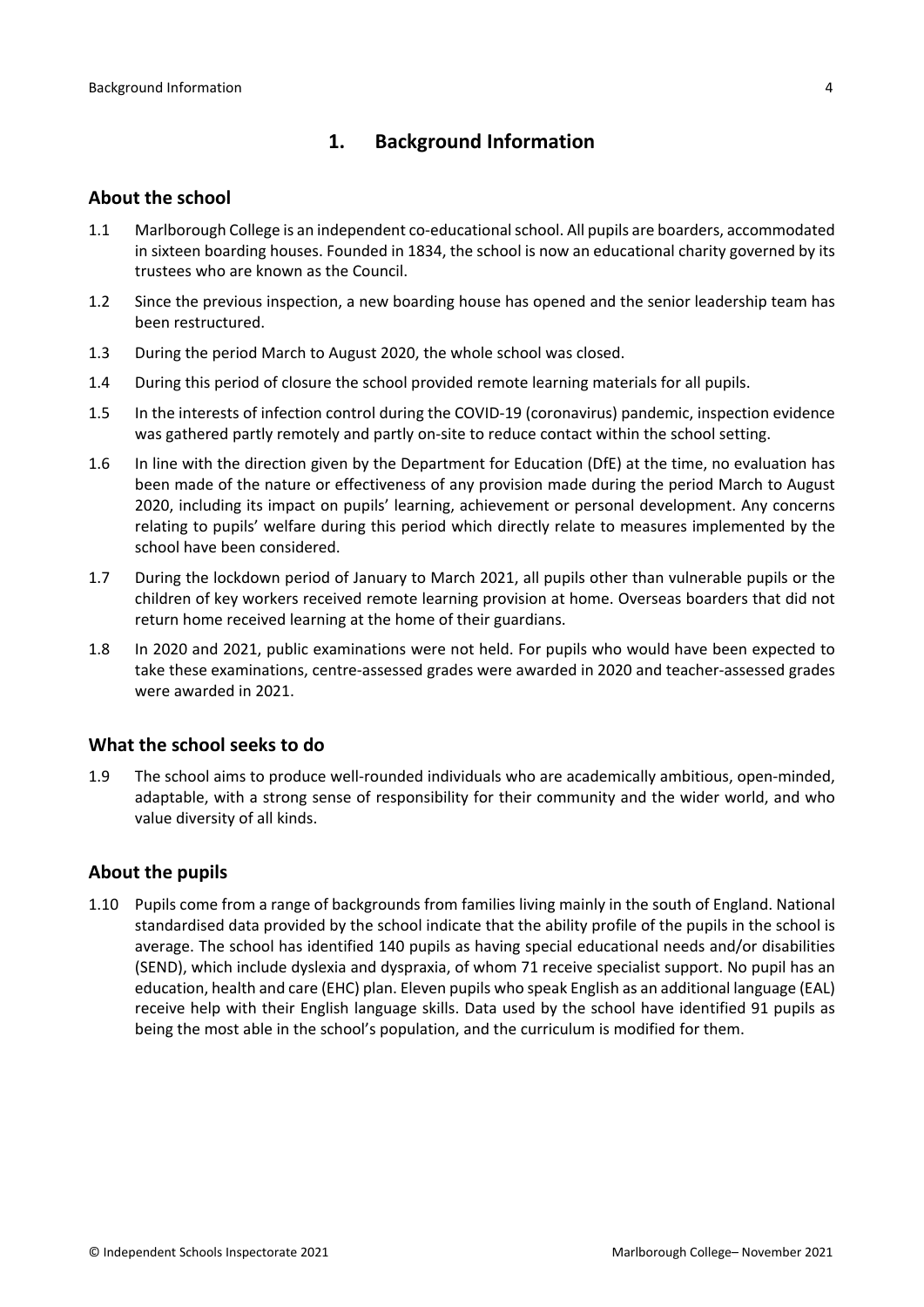## <span id="page-4-0"></span>**2. Regulatory Compliance Inspection**

### <span id="page-4-1"></span>**Preface**

The Independent Schools Inspectorate (ISI) is approved by the Secretary of State to inspect schools which are, or whose heads are, in membership of the associations which form the Independent Schools Council (ISC) and report on the extent to which they meet the Independent School Standards ('the standards') in the Schedule to the Education (Independent School Standards) Regulations 2014, including the National Minimum Standards for Boarding ('boarding NMS'), where applicable. Additionally, inspections report on the school's accessibility plan under Schedule 10 of the Equality Act 2010 and the ban on corporal punishment under section 548 of the Education Act 1996. Inspections also comment on the progress made to meet any compliance action points set out in the school's most recent statutory inspection.

ISI inspections are also carried out under the arrangements of the ISC Associations for the maintenance and improvement of the quality of their membership.

**This is a COMPLIANCE ONLY inspection and as such reports only on the school's compliance with the standards, including the boarding NMS.** The standards represent minimum requirements and judgements are given either as **met** or as **not met**. All schools are required to meet all the standards applicable to them. Where the minimum requirements are not met, this is clearly indicated and the school is required to take the actions specified.

Inspections do not include matters that are outside of the regulatory framework described above, such as: an exhaustive health and safety audit; compliance with data protection requirements; an in-depth examination of the structural condition of the school, its services or other physical features; contractual arrangements with parents; an investigation of the financial viability of the school or its accounting procedures.

Inspectors may be aware of individual safeguarding concerns, allegations and complaints as part of the inspection process. Such matters will not usually be referred to specifically in published reports in this document but will have been considered by the team in reaching its judgements.

Links to the standards and requirements can be found here: The Education [\(Independent](http://www.legislation.gov.uk/uksi/2014/3283/contents/made) School Standards) [Regulations](http://www.legislation.gov.uk/uksi/2014/3283/contents/made) 2014, National Minimum [Standards](https://www.gov.uk/government/uploads/system/uploads/attachment_data/file/416186/20150319_nms_bs_standards.pdf) for Boarding Schools.

**COVID-19: Inspection judgements do not cover the period March to August 2020 inclusive.**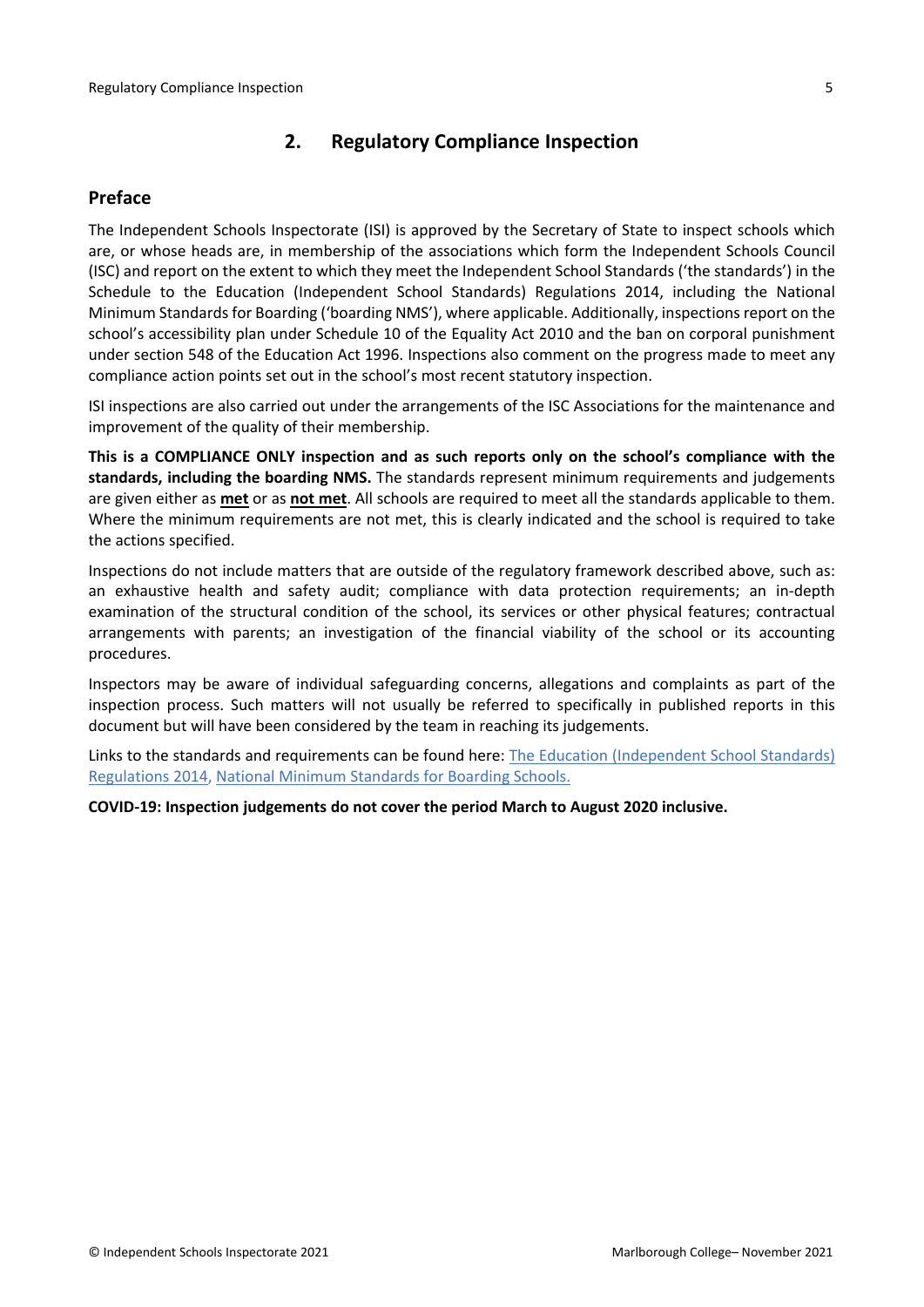## <span id="page-5-0"></span>**Key findings**

**2.1 The school does not meet all of the required standards in the schedule to the Education (Independent School Standards) Regulations 2014, the National Minimum Standards for Boarding Schools and associated requirements, and should take immediate action to remedy deficiencies as detailed below.**

## <span id="page-5-1"></span>**PART 1 – Quality of education provided**

- 2.2 At GCSE in the years 2020 to 2021, performance has confirmed that teaching enables pupils to make good progress in the context of Part 1 paragraph 3(a).
- 2.3 In the sixth form, A-level resultsin the years 2020 to 2021 have confirmed that teaching enables pupils to make good progress in the context of Part 1 paragraph 3(a).
- 2.4 The curriculum is documented, supported by appropriate plans and schemes of work for the pupils and covers the required breadth of material. The teaching enables pupils to make good progress, encompasses effective behaviour management and is supported by suitable resources. A suitable framework for the assessment of pupils' performance is in place.
- 2.5 Pupils receive relationships and sex education in the senior school, except in so far as they are lawfully excused. The school has consulted parents and published a written statement of its policy which has regard to the relevant statutory guidance.
- **2.6 The standards relating to the quality of education [paragraphs 1–4] are met.**

#### <span id="page-5-2"></span>**PART 2 – Spiritual, moral, social and cultural development of pupils**

- 2.7 Principles and values are actively promoted which facilitate the personal development of pupils as responsible, tolerant, law-abiding citizens. Boarders' views are actively encouraged, and their opinions and concerns are appropriately considered by staff. Any prefect system operating in the school is suitably managed.
- **2.8 The standard relating to spiritual, moral, social and cultural development [paragraph 5] and NMS 17 and 19 are met.**

#### <span id="page-5-3"></span>**PART 3 – Welfare, health and safety of pupils**

- 2.9 In most respects arrangements are made to safeguard and promote the welfare of pupils by means that pay due regard to current statutory guidance; good behaviour is promoted; bullying is prevented so far as reasonably practicable; health and safety requirements are met, including those relating to fire safety; provision is made for first aid. Pupils are properly supervised; admission and attendance registers are maintained, as required, and there is a strategic approach to risk assessment. A disability access plan is in place.
- 2.10 An appropriate induction process for pupils new to boarding is implemented, and suitable provision is made for boarders' medical and health care, their food and drink and for managing boarders' laundry and possessions. Boarders have suitable contact with friends and family and access to a programme of activities. Boarding staff are appropriately trained and deployed.
- 2.11 Recruitment checks on staff are not always carried out before staff commence employment at the school. This includes barred list checks; checks against the lists of those prohibited from teaching in schools and against the lists of those prohibited from management of schools; and receipt of satisfactory references. When criminal record checks have been delayed the school has not always ensured that an appropriate system of supervision is in place.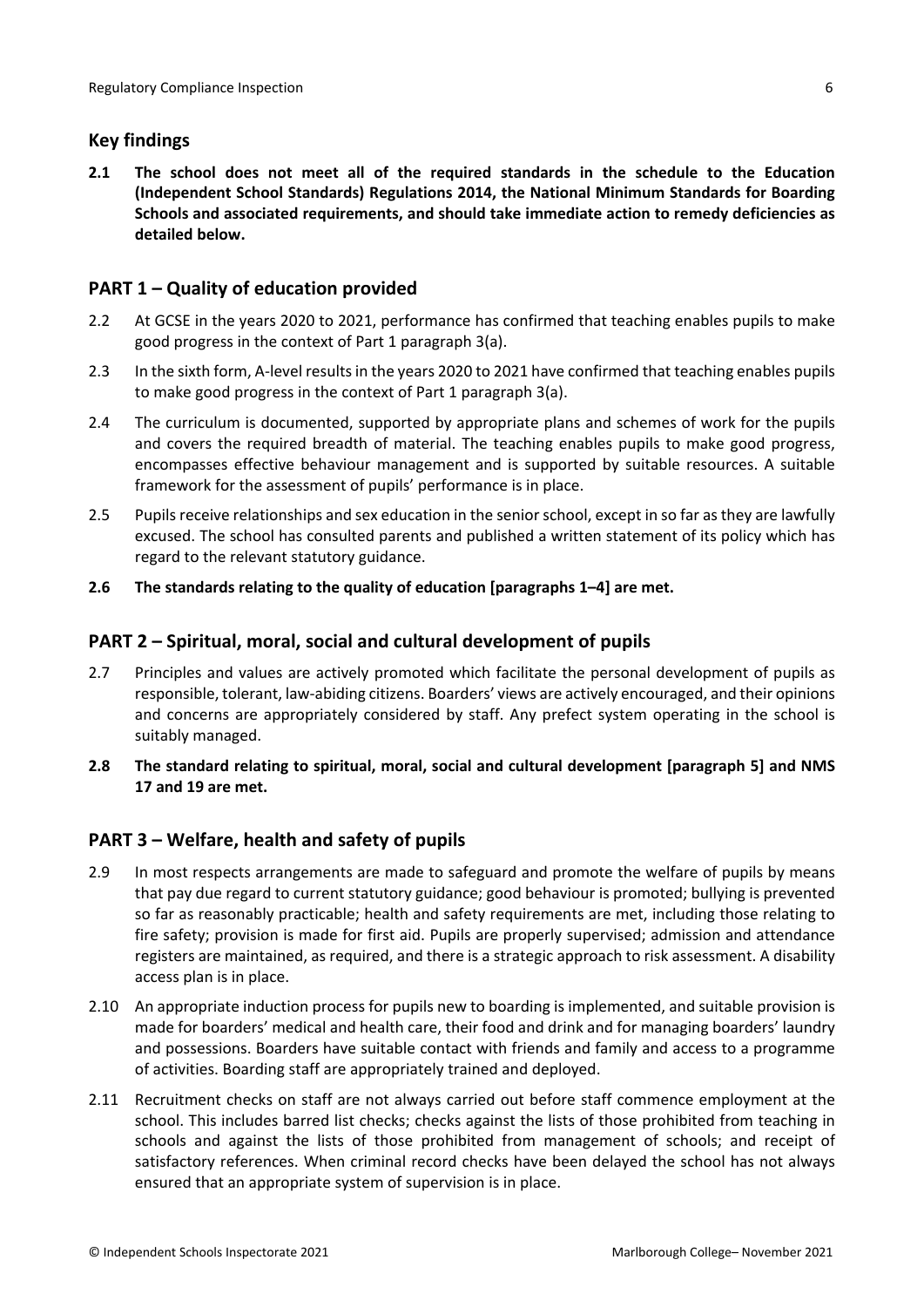- 2.12 The school's procedures for safer recruitment, including systems for record keeping and accurate recording of data within the single central register (SCR) are not sufficiently robust to support the welfare of pupils fully. The school had significant difficulty evidencing the required checks. Not all requirements relating to the recruitment of new staff were met at the time of the inspection as the oversight of this process lacked an informed review.
- **2.13 The standardsrelating to welfare, health and safety in paragraph 9–16, the requirement of Schedule 10 of the Equality Act 2010 (accessibility plan), and the ban on corporal punishment under section** 548 of the Education Act 1996 and NMS 2-4, 6-10, 12, 15 and 16 are met, but those in paragraphs **7 [safeguarding], 8 [safeguarding of boarders] and NMS 11 are not met.**

#### **Action point 1**

**The school must ensure that all required recruitment checks are carried out before a person commences work at the school. These include barred list checks; checks against the lists of those prohibited from teaching in schools and prohibited from the management of schools; and receipt of satisfactory references [paragraphs 7(a) and (b); 8 (a) and (b) and, for the same reason, NMS 11.1].**

#### **Action point 2**

The school must ensure that when a person is allowed to start work in a regulated activity before a **DBS certificate has been seen, appropriate supervision must be arranged [paragraphs 7(a) and (b); 8 (a) and (b) and, for the same reason, NMS 11.1].**

#### **Action point 3**

**The school must ensure an effective and informed oversight of the recruitment process, to ensure record keeping processes are robust [paragraphs 7(a) and (b); 8(a) and (b) and, for the same reason, NMS 11.1].**

#### <span id="page-6-0"></span>**PART 4 – Suitability of staff, supply staff, and proprietors**

- 2.14 Visitors to boarding accommodation are appropriately supervised and the school's arrangements for guardianship are suitably managed.
- 2.15 The school had difficulty evidencing the effectiveness of its recruitment processes at the time of the inspection. Whilst many checks were ultimately found to be in place, the processes involved were not sufficiently robust to ensure the welfare of pupils, particularly boarders.
- 2.16 The standards relating to the suitability of those in contact with pupils at the school in paragraphs 19, 20 and 21, and NMS 14.2-14.4, are met, but not all aspects of paragraph 18 [suitability of staff] **and NMS 14.1 are met.**

#### **Action point 4**

**The school must ensure that the recruitment processes are robust in order to ensure the welfare of boarders [paragraph 18(2)(f), and for the same reason NMS 14.1].**

#### <span id="page-6-1"></span>**PART 5 – Premises of and accommodation at schools**

2.17 Suitable toilet and changing facilities, and showering facilities where required by the standard, and appropriate accommodation for pupils' medical and therapy needs are provided. The premises are maintained to a standard commensurate with health and safety; acoustics and lighting are appropriate; water provision is adequate. Suitable outdoor space is provided for physical education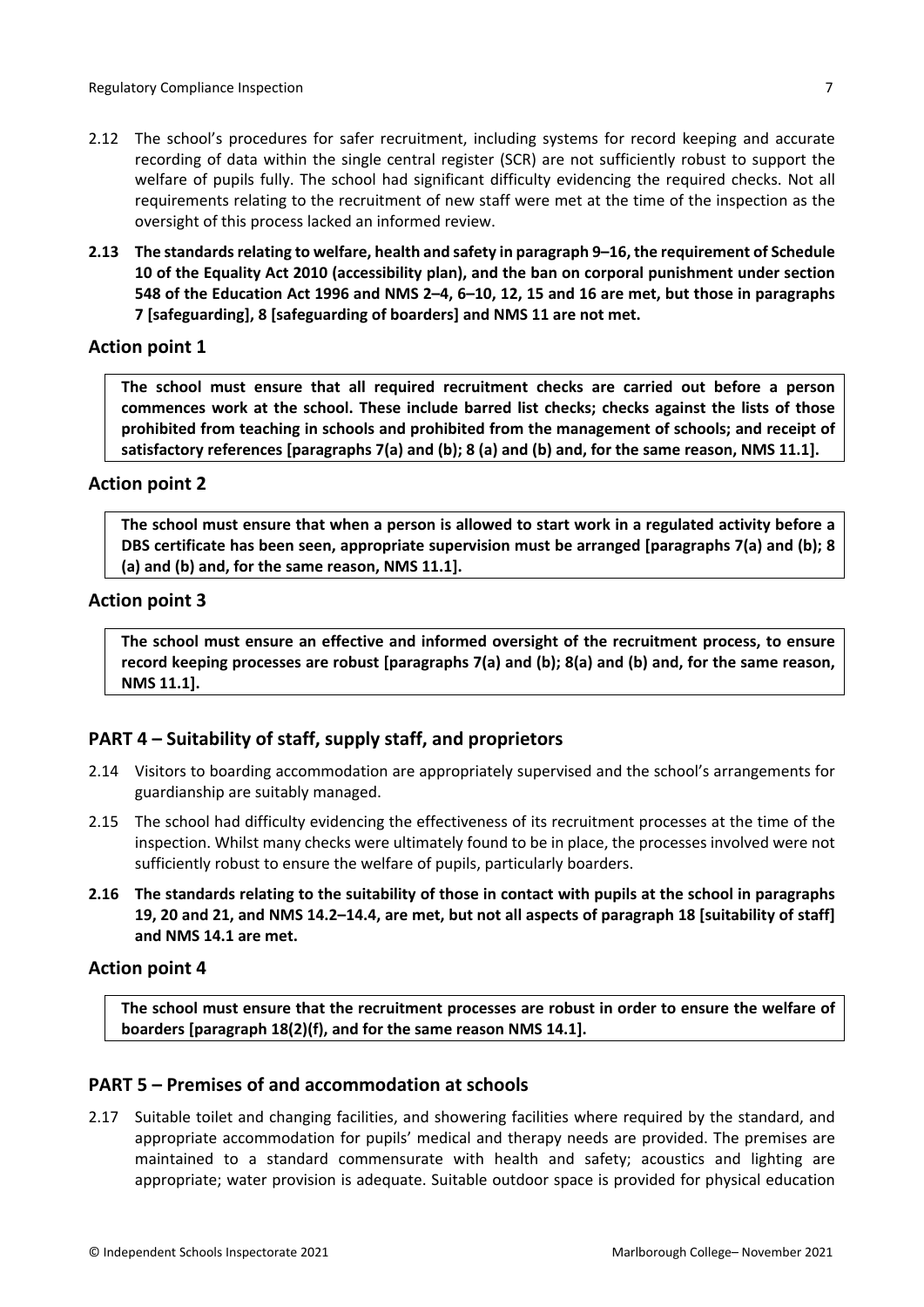and outdoor play. Boarding accommodation is adequate for the needs of all boarders, and safeguards and promotes their welfare.

#### **2.18 The standardsrelating to the premises and accommodation [paragraphs 22–31] and NMS 5 are met.**

#### <span id="page-7-0"></span>**PART 6 – Provision of information**

- 2.19 A range of information is published, provided or made available to parents, inspectors and the Department for Education. This includes details about the proprietor, the ethos of the school and the curriculum, and of the school's arrangementsfor admission, behaviour and exclusions, bullying, health and safety, first aid, details of the complaints procedure, and the number of complaints registered under the formal procedure during the preceding school year, and the provision for any with education, health and care plans or English as an additional language. It also includes particulars of the school's academic performance during the preceding school year, inspection reports and (for parents only) a report at least annually of their own child's progress. The safeguarding policy is posted on the school's website. A suitable statement of boarding principles and practice is published by the school.
- **2.20 The standard relating to the provision of information [paragraph 32] and NMS 1 are met.**

#### <span id="page-7-1"></span>**PART 7 – Manner in which complaints are handled**

- 2.21 Parental complaints, if any, are handled effectively through a three-stage process, (informal, formal and a hearing before a panel of three, one of whom is independent of the school). Each stage has clear time scales, and at the third stage the panel can make findings and recommendations which are communicated to the complainant. Records are kept appropriately, including of any action taken, whether or not a complaint is successful, and identifying those relating to the boarding provision.
- **2.22 The standard relating to the handling of complaints [paragraph 33] and NMS 18 are met.**

#### <span id="page-7-2"></span>**PART 8 – Quality of leadership in and management of schools**

- 2.23 Leadership and management of boarding ensure that the required policies and records are maintained and effectively monitored.
- 2.24 The proprietor does not ensure that the leadership and management demonstrate good skills and knowledge, and fulfil their responsibilities effectively, so that the other standards are consistently met, and they actively promote the well-being of the pupils, including boarders. In particular, the oversight of robust recruitment processes.
- **2.25 The standard relating to leadership and management of the school in paragraph 34 (1)(a), (b), and (c) and NMS 13.3–13.5 are not met.**

#### **Action point 5**

**The proprietor must ensure that the leadership and management demonstrate good skills and knowledge, and fulfil their responsibilities effectively, so that the other standards are consistently met, and they actively promote the well-being of the pupils, including boarders [Part 8, paragraph 34(1)(a), (b) and (c); NMS 13.1 and 13.3–5].**